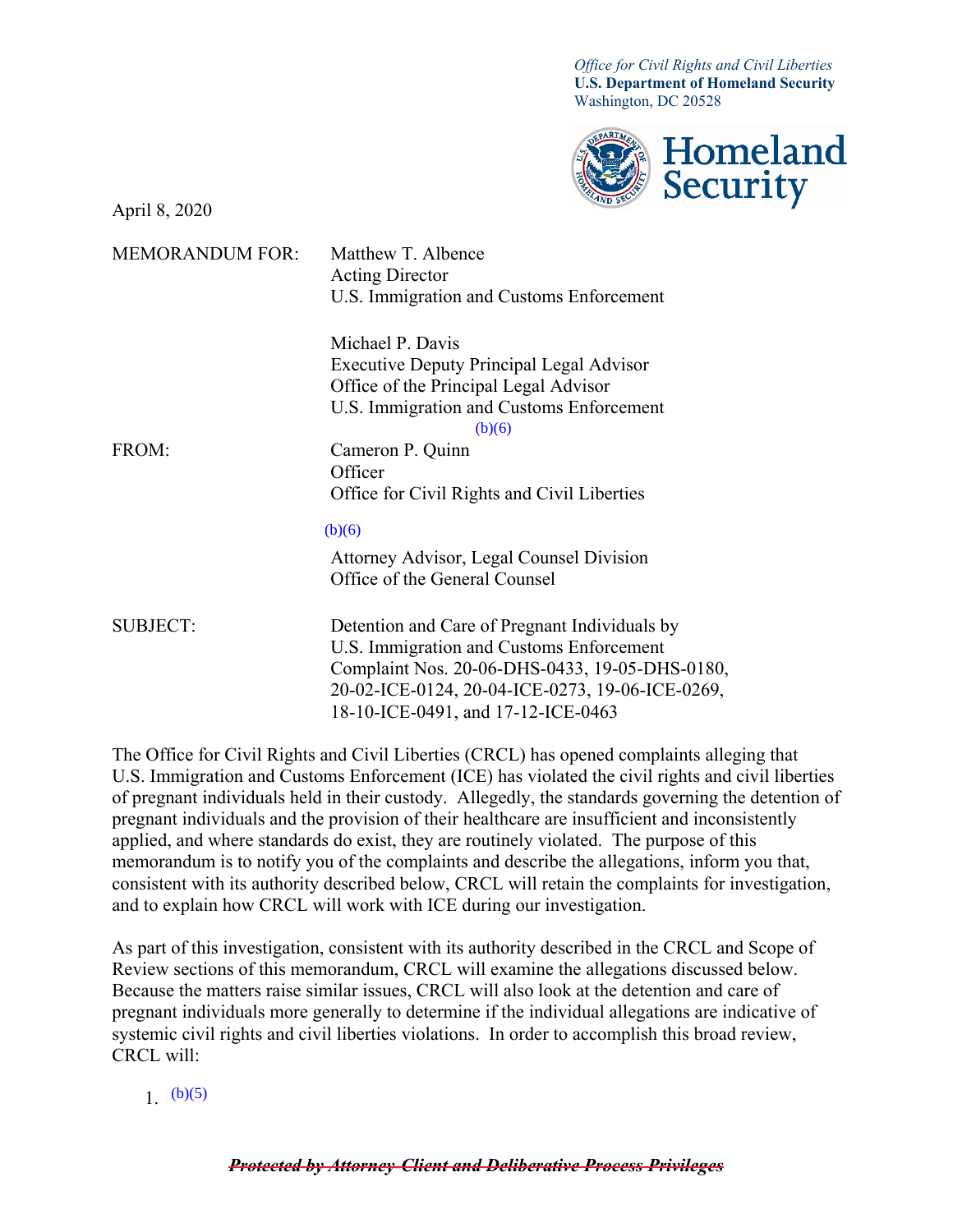|    | (b)(5) |
|----|--------|
| 2. |        |
| 3. |        |
| 4. |        |
| 5. |        |

# **Complaints**

*Complaint No.* 20-06-DHS-0433

On March 4, 2020, CRCL reviewed a letter dated February 3, 2020, from Congressman Ron Wyden to Mark Morgan, CBP Acting Commissioner, and Matthew Albence, ICE Acting Director, regarding the treatment of pregnant migrants in ICE and CBP custody. Congressman Wyden stated that he traveled to the southern border in July 2019 and encountered a pregnant woman seeking asylum in the United States. According to Congressman Wyden, he was accompanied by a doctor at the Paso del Norte Port of Entry (POE) when the doctor quickly determined that the woman was in distress due to pregnancy-related complications and required immediate medical attention. Congressman Wyden stated that as he observed CBP officers process the woman and her family, he became concerned that she would not receive the medical care she needed in a timely manner. Congressman Wyden added, "Following my trip, I looked further into the treatment of pregnant women in detention facilities, including those managed by Immigration and Customs Enforcement (ICE) and I became increasingly concerned that this administration's revision of policies has only worsened a systemic problem."

*Complaint No.* 19-05-DHS-0180

On February 25, 2019, ICE and CBP issued a joint statement regarding a stillbirth in DHS custody. On February 22, 2019, while being processed for release, a 24-year-old Honduran woman later identified as  $(b)(6)$  (b) example the set of the set of the premature labor set of the set of the set of the set of the set of the set of the set of the set of the set of the set of the set of the set of the se and delivered a stillborn baby at the Port Isabel Detention Center (PIDC) in Los Fresnos, Texas. reported being six months pregnant at the time of her apprehension by the U.S. Border Patrol (USBP), shortly before midnight on February 18, 2019, near Hidalgo, Texas. While in USBP custody, she was taken to the hospital and cleared for release on February 21, 2019, after receiving two medical screenings. In the late afternoon on February 22, 2019, she was transferred to ICE custody to be processed for release. According to the statement, while being processed for release by ICE, she began complaining of abdominal discomfort and was examined by the ICE Health Service Corps (IHSC). The clinical director ordered that she be sent to the hospital and Emergency Medical Services (EMS) was called. At 27 weeks pregnant,  $Ms(b)(6)$  delivered an unresponsive male infant According to the statement, Ms.  $(b)(6)$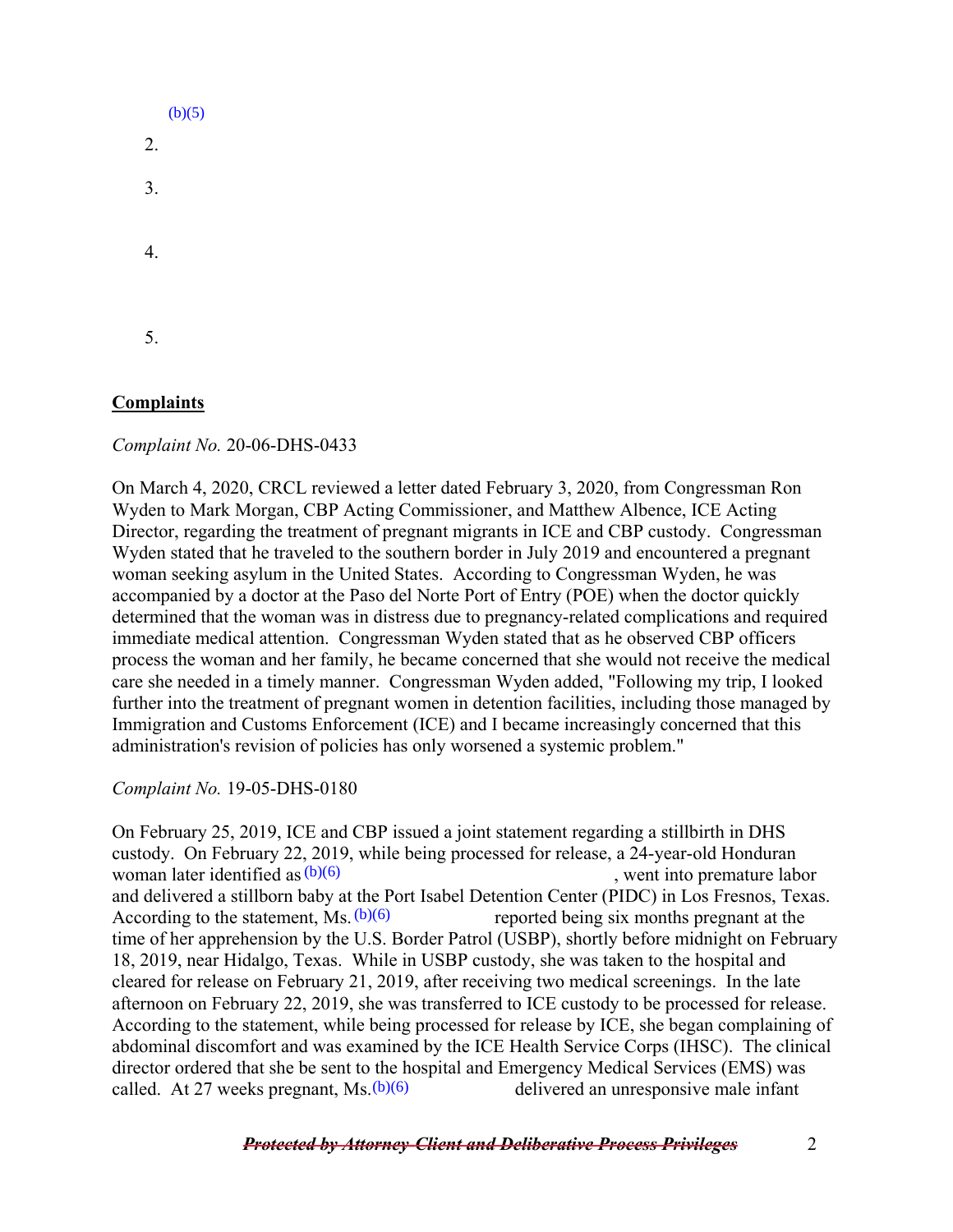while still at the facility. The report states that IHSC initiated cardiopulmonary resuscitation (CPR) and EMS transported them both to the Valley Baptist Medical Center in Harlingen, Texas, where the infant was later pronounced dead. According to the statement,  $Ms(b)(6)$ would remain in ICE custody awaiting medical clearance, after which time she would be released from custody.

### *Complaint No.* 20-02-ICE-0124

On November 7, 2019, CRCL received email correspondence from The Dilley Pro Bono Project , a Resident at South Texas Family Residential Center (STFRC/"Dilley") in Dilley, Texas. According to The Dilley Pro Bono Project,  $Ms. (b)(6)$  was over seven-months pregnant, and had a history of pregnancyrelated complications. Specifically, during a prior pregnancy, her child was born prematurely and died three days after birth. While detained at Dilley,  $Ms. (b)(6)$  reportedly experienced ongoing symptoms of concern which included nausea and fainting. Allegedly, Ms. was denied necessary specialty care and proper evaluation and assessment given her pregnancy symptoms, prior complicated pregnancy, and escalating symptoms that required evaluation from an obstetrician-gynecologist (OB/GYN). on behalf of  $(b)(6)$ Project, Ms.  $(b)(6)$ <br>related complicat<br>and died three day<br>experienced ongc<br> $(b)(6)$ 

The Dilley Pro Bono Project indicated that  $Ms. (b)(6)$  was scheduled for removal and had been cleared to fly based on IHSC's assessment. Their allegation stated, "We find this determination of particular concern, given consensus amongst the medical community that women in their third trimester should avoid flight, and long international flights in particular..." They also expressed concern that ICE was not complying with its policy of release in Ms. case, asserting that ICE policy prohibits the detention of individuals who are six months pregnant or more.  $(b)(6)$ 

#### *Complaint No.* 20-04-ICE-0273

In January 2020, CRCL staff reviewed an article published by the North Jersey Record on June 25, 2019 titled, "Deportation halted for pregnant woman who was held at Bergen County Jail." According to the article,  $(b)(6)$ <sup>1</sup>, a 33-year-old pregnant Guatemalan national, was arrested by ICE in April 2019 on an order of removal issued in December 2004. Further,<br> $\frac{(b)(6)}{(b)(6)}$  legal representatives claimed that Ms (b)(6) (b)(6)  $\log_{10}(b)$  (b)(6)  $\log_{10}(b)$  (b)(6)  $\log_{10}(b)$  (c)  $\log_{10}(b)$  (b)(6)  $\log_{10}(b)$  (c) found out she was pregnant while detained in ICE custody, and alleged that she was "treated poorly" while in ICE custody at Bergen County Jail. Allegedly, Ms.  $(b)(6)$ was seen by an OB/GYN for the first time in mid-June 2019. In the article, Ms.  $(b)(6)$  stated, <br>"She  $(b)(6)$  has not been given certain meals, she has been denied medical care. "She  $(b)(6)$  has not been given certain meals, she has been denied medical care, and she said yesterday they weren't even giving her water. She is three months pregnant and has been having a really difficult time in detention in pretty horrific conditions."  $(b)(6)$ 

 $\overline{a}$  $1(b)(6)$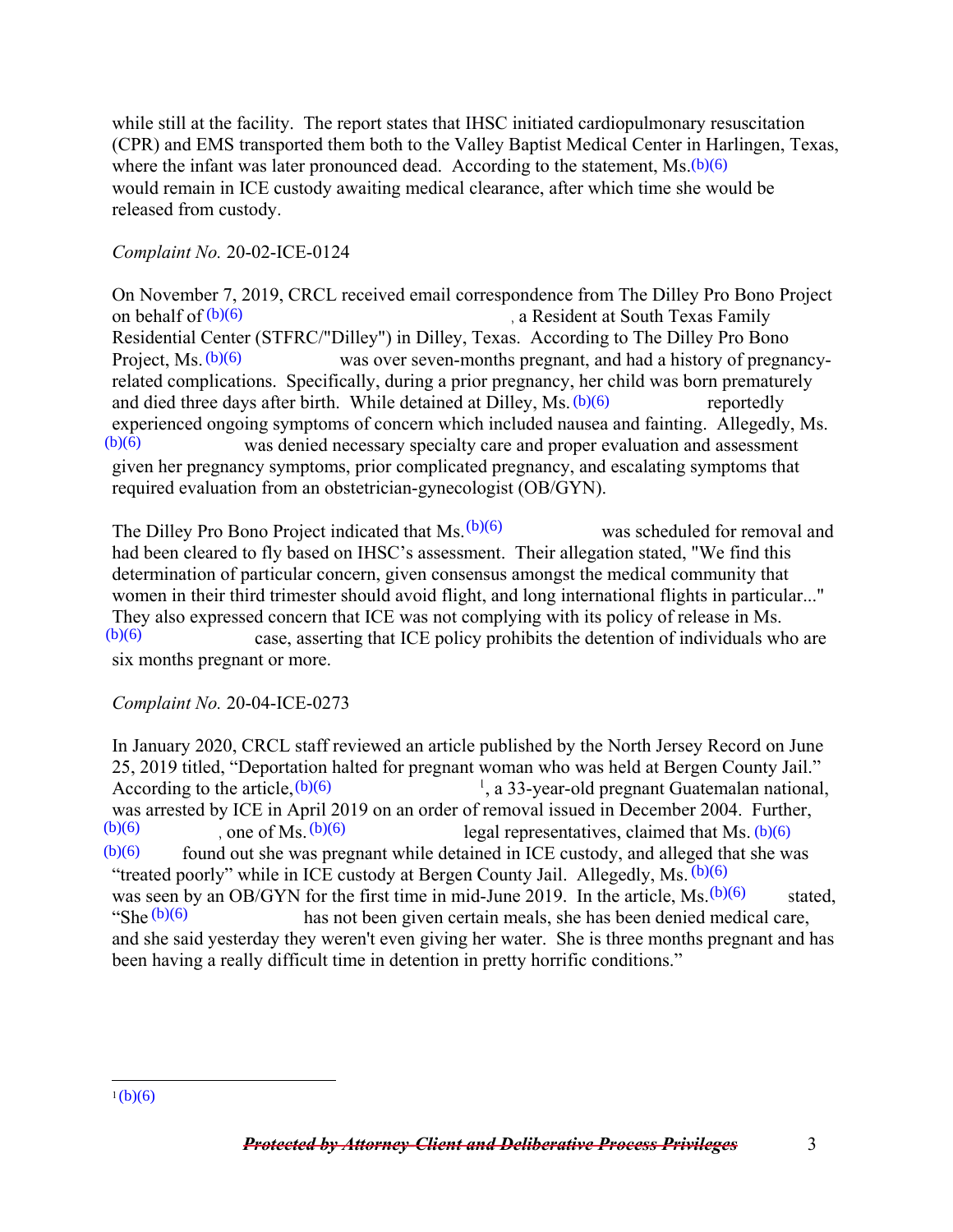#### *Complaint No.* 19-06-ICE-0269

On March 12, 2019, CRCL received email correspondence from The Dilley Pro Bono Project on behalf of ten former Residents at South Texas Family Residential Center (STFRC/"Dilley") in Dilley, Texas. According to The Dilley Pro Bono Project, there is no gynecologist on staff at Dilley, pregnant women are often denied OB/GYN appointments, and the few that see an OB/GYN must travel over 70 miles from the facility to do so. She reported the following allegations below specific to individuals provided medical care at Dilley:

arrived at Dilley on or around February 22, 2019, while she was approximately two months pregnant. She reportedly informed medical personnel at Dilley that while traveling through Mexico, she had experienced vaginal bleeding, had to be hospitalized, and almost lost her baby. Facility medical staff allegedly told her she needed to see a gynecologist, but that there wasn't one available at the facility.  $1(b)(6)$ 

arrived at Dilley on or around February 21, 2019, while she was approximately three months pregnant. Allegedly, she was not allowed to keep pain medication in her room to treat her severe daily headaches and when she went to the medical unit to request care, she was told to return the following day.  $2.$  (b)(6)

#### 3. arrived at Dilley on or around November 3, 2018, while she was approximately five months pregnant. Allegedly, she was taken to the hospital due to a urinary tract infection so serious that she was bleeding. The doctor reportedly told her that her baby's life was at risk from the infection, but ICE allegedly did not take appropriate action.  $2^{(b)(6)}$

arrived at Dilley on or around October 1, 2018, while she was approximately one month pregnant. She reportedly experienced extreme pregnancyrelated symptoms requiring specialized care beyond the facility's capabilities.  $(4)(6)$ 

Dilley Pro Bono provided additional information for several other individuals who reportedly had high-risk pregnancies and pregnancy-related symptoms such as nausea; however, allegations of inadequate medical care were not specified.[2](#page-3-0)

# *Complaint No.* 18-10-ICE-0491

On July 13, 2018, CRCL received an email referral from the DHS OIG regarding  $(b)(6)$ 

, a 38-year-old Honduran national and ICE detainee at Glades County Detention Center in Moore Haven, Florida. In a call to the OIG hotline on June 21, 2018, Ms. $(b)(6)$  claimed that she was four months pregnant and alleged mistreatment at the facility. Specifically, Ms.<sup>(b)(6)</sup> made the following allegations: 1) an ICE officer twisted her arm behind her back forcing her to walk even though she alerted the officer she was pregnant and in pain; 2) pregnant women arm behind her back forcing her to walk even though she alerted the officer she was pregnant and in pain; 2) pregnant women are not served enough food; 3) she received verbal and sexual threats from other female detainees in her cell and was denied a cell transfer; and, 4) she  $(b)(6)$ 

 $\frac{2(b)(6)}{2(b)(6)}$ 

<span id="page-3-0"></span>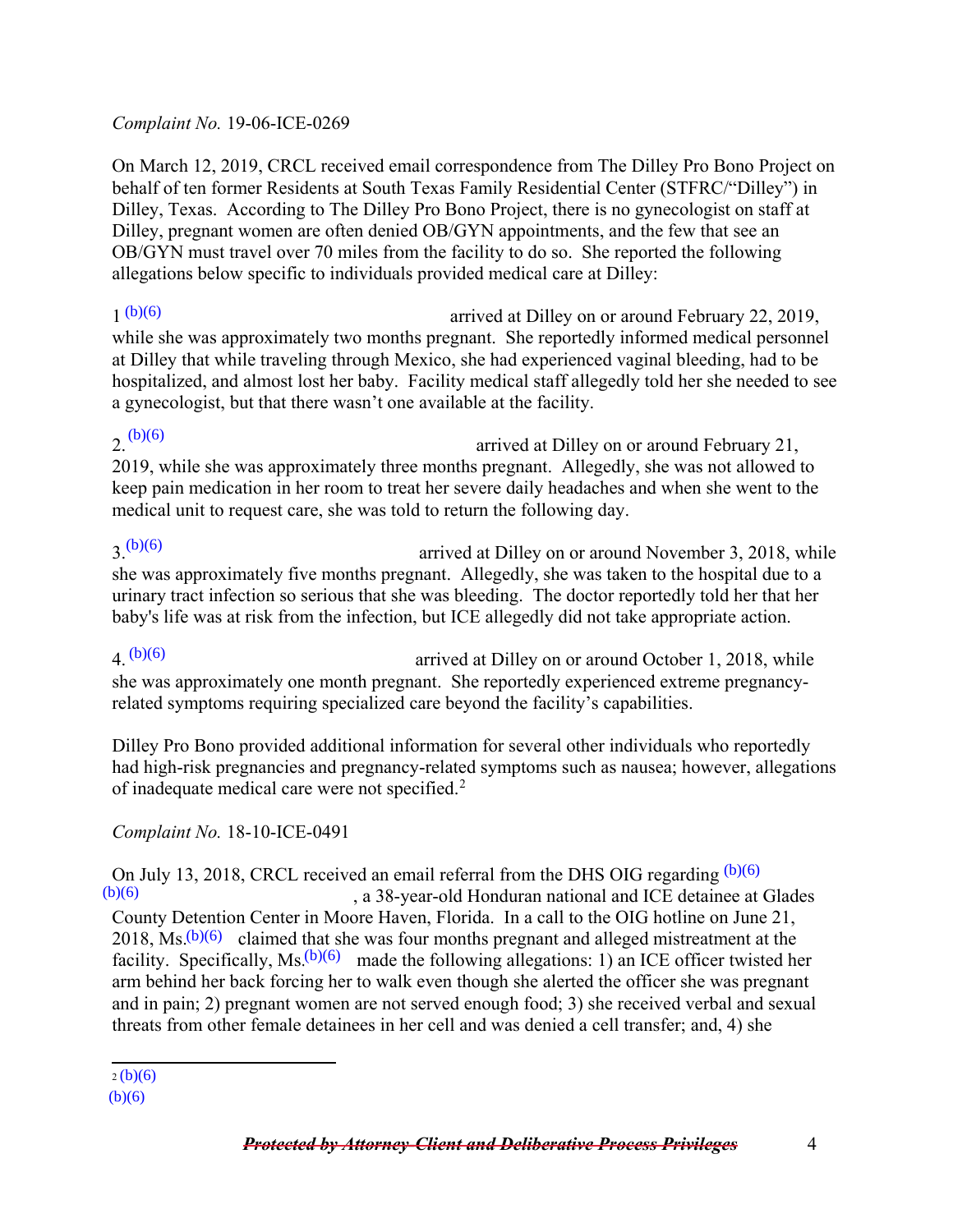experienced a lot of pain while being detained and placed several requests for medical attention. Specifically, she stated she had not felt the baby kick, the pain was intolerable, and she experienced bleeding as a result of the medication provided to her. Allegedly, when she refused to take the medication that was causing her adverse side effects, ICE officers threatened her with solitary confinement. Finally, Ms.  $(b)(6)$  alleged that there were several occasions in which she and another unidentified pregnant detainee were not given food or drinks.

#### *Complaint No.* 17-12-ICE-0463

On September 26, 2017, CRCL received an email correspondence addressed to CRCL and the of the Women's Refugee Commission;  $(b)(6)$ of the American Immigration Council; and  $(b)(6)$  of the ACLU, regarding the conditions of detention for pregnant women in ICE custody. The correspondence also listed the American Immigration Lawyers Association, The Center for Gender and Refugee Studies, The Northwest Immigrant Rights Project, and The Refugee and Immigrant Center for Education as signatories.<sup>[3](#page-4-0)</sup> The signatories alleged that ICE was failing to abide by its own policy against detaining pregnant individuals. The signatories stated they were concerned with the lack of quality medical care provided to pregnant individuals and individuals who had suffered miscarriages while in custody. In each matter, the signatories alleged that while in ICE custody, the women had experienced physical and mental hardships related to their pregnancies and were denied appropriate medical attention to address their condition(s). The signatories further requested an investigation into ICE's efforts to abide by its policies regarding pregnant women.<sup>[4](#page-4-1)</sup> DHS OIG jointly from  $(b)(6)$ DHS OIG jointly from<br>(0)(6) (of the Women's Refugee Commission; (0)(6)<br>on the American Immigration Council; and (0)(6)<br>conditions of decretion for pregnant women in ICI? custody. The correspondence als<br>conditions of decre

### **CRCL**

*CRCL mission*. CRCL supports the Department's mission to secure the Nation while preserving individual liberty, fairness, and equality under the law. CRCL integrates civil rights and civil liberties into all the Department's activities:

• Promoting respect for civil rights and civil liberties in policy creation and implementation by advising Department leadership and personnel, and state and local partners;

 $(b)(6)$ 

<span id="page-4-0"></span> $(STFRC''Dilley''); (b)(6)$ , detained at Otay Mesa Detention Center;  $(b)(6)$ <br>  $(b)(6)$  (b)(6) (c) detained at STFRC;  $(b)(6)$ detained at STFRC; (b)(6) detained at Center; (b)(6) detained at Center; (b)(6) detained at Otero, West Texas Karnes Family Residential Center; (b)(6) (b) (b) (b) (b) (c) (c) (c) (c) (c) (c) (c) (detained at Otero, West Texas , detained at Denver Contract Detention Facility (DCDF); , detained at Otay Mesa Detention Center; (b)(6) (b)(6) (b)(6) (b)(6) , detained at Dilley;  $(b)(6)$  , detained at Dilley;  $(b)(6)$ , detained at Dilley; and  $(b)(6)$  $(b)(6)$ , detained at Dilley. detained at Dilley;  $(b)(6)$ (b)(6) detained at Dilley;  $(b)(6)$ and Torrence;  $(b)(6)$ 

<span id="page-4-1"></span><sup>4</sup> Given the detainees had all been released by the time of receipt, we handled the matter as a group. Also, CRCL went onsite to Denver in mid-August 2018 and investigated one of these incidents. A Recommendation Memo incorporating CRCL's subject matter expert observations was sent to ICE on November 5, 2018 and an ICE response remains pending.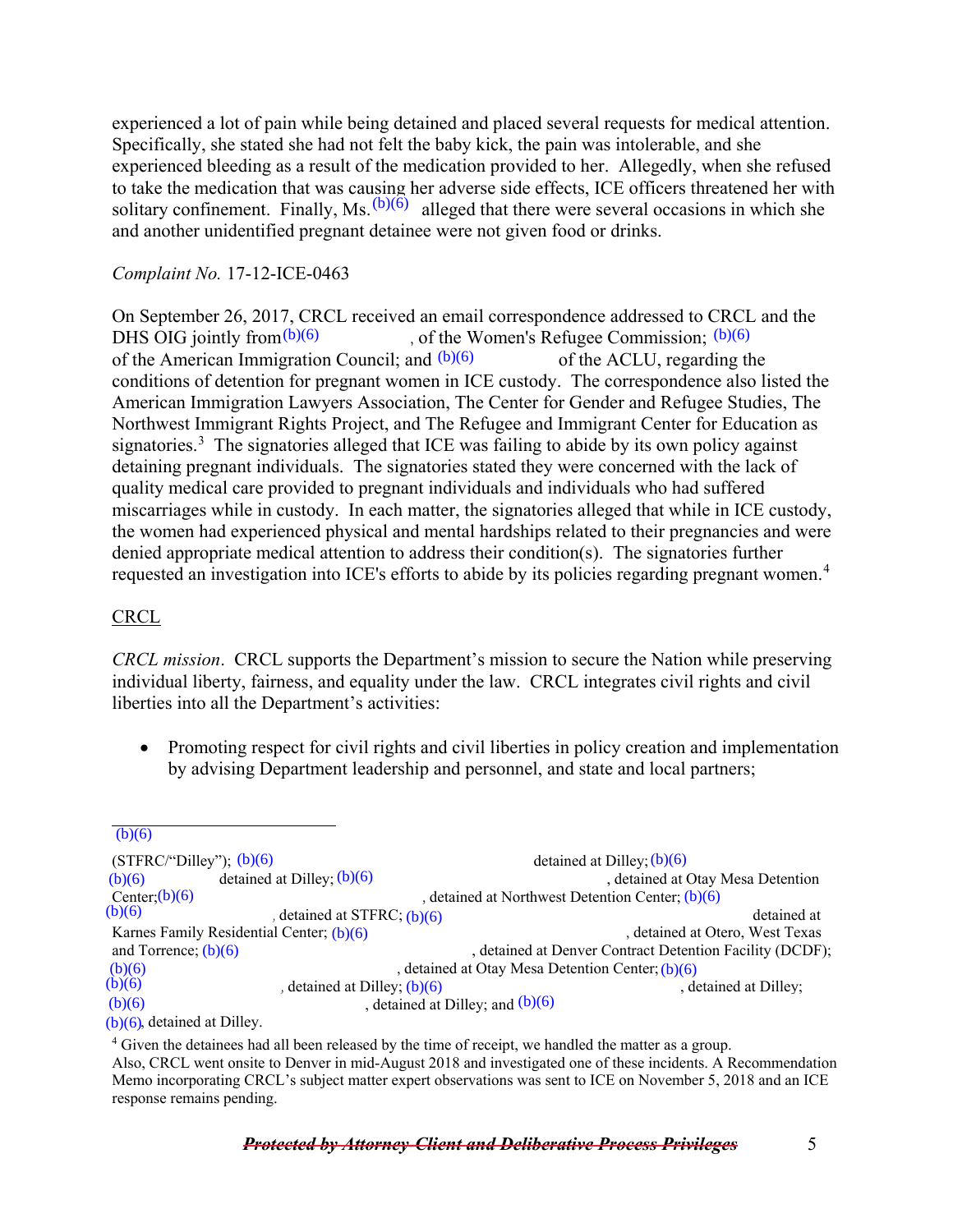- Communicating with individuals and communities whose civil rights and civil liberties may be affected by Department activities, informing them about policies and avenues of redress, and promoting appropriate attention within the Department to their experiences and concerns;
- Investigating and resolving civil rights and civil liberties complaints filed by the public regarding Department policies or activities, or actions taken by Department personnel;
- Leading the Department's equal employment opportunity programs and promoting workforce diversity and merit system principles.

*CRCL authorities*. Under 6 U.S.C. § 345 and 42 U.S.C. § 2000ee-1, CRCL is charged with investigating and assessing complaints against DHS employees and officials of abuses of civil rights, civil liberties, and profiling on the basis of race, ethnicity, or religion. In investigating complaints, if CRCL believes that the complaints raise similar issues, CRCL may look into whether there are systemic problems that justify a broader investigation. Specifically, CRCL is charged under 42 U.S.C. § 2000ee-1(a)(2) to "periodically investigate and review department, agency, or element actions, policies, procedures, guidelines*,* and related laws and their implementation to ensure that such department, agency, or element is adequately considering privacy and civil liberties in its actions". Pursuant to its authority under 6 U.S.C. § 345(a)(3), CRCL shall assist components to "periodically review Department policies and procedures to ensure that the protection of civil rights and civil liberties is appropriately incorporated into Department programs and activities." Additionally, pursuant to DHS Delegation Number 19003, issued October 26, 2012, the Secretary has delegated to the Officer of CRCL the authority to "assess new and existing policies throughout the Department for the policies' impact on civil rights and civil liberties" and "review . . . programs within any Component to ensure compliance with standards established by the Officer for CRCL to protect civil rights and civil liberties." The procedures for CRCL investigations and the recommendations they may generate are outlined in DHS Management Directive 3500, DHS Instruction 046-01-001, and DHS Instruction 046-01-002.

*Access to information*. 42 U.S.C. § 2000ee-1(d) grants CRCL access to the "information, material, and resources necessary to fulfill the functions" of the office, including the complaint investigation function. Management Directive 3500 further authorizes CRCL to:

- "Notify $\iint$  the relevant DHS component(s) involved of the matter and its acceptance by CRCL, and whether the matter will be handled by CRCL or by the component organization";
- "Interview<sup>[]</sup> persons and obtain<sup>[]</sup> other information deemed by CRCL to be relevant and require[e] cooperation by all agency employees"; and
- "Access<sup>[]</sup> documents and files that may have information deemed by CRCL to be relevant."

Additionally, DHS Instruction 046-01-002 (V)(B)(2) provides Component Heads are to ensure that CRCL is given access to information, material, and personnel determined by CRCL to be necessary to carry out or review investigations. This memorandum serves as a request for information or assistance pursuant to § 3.3 of ICE Directive 8010.1 "Administration and Management of Inquiries from the Office for Civil Rights and Civil Liberties."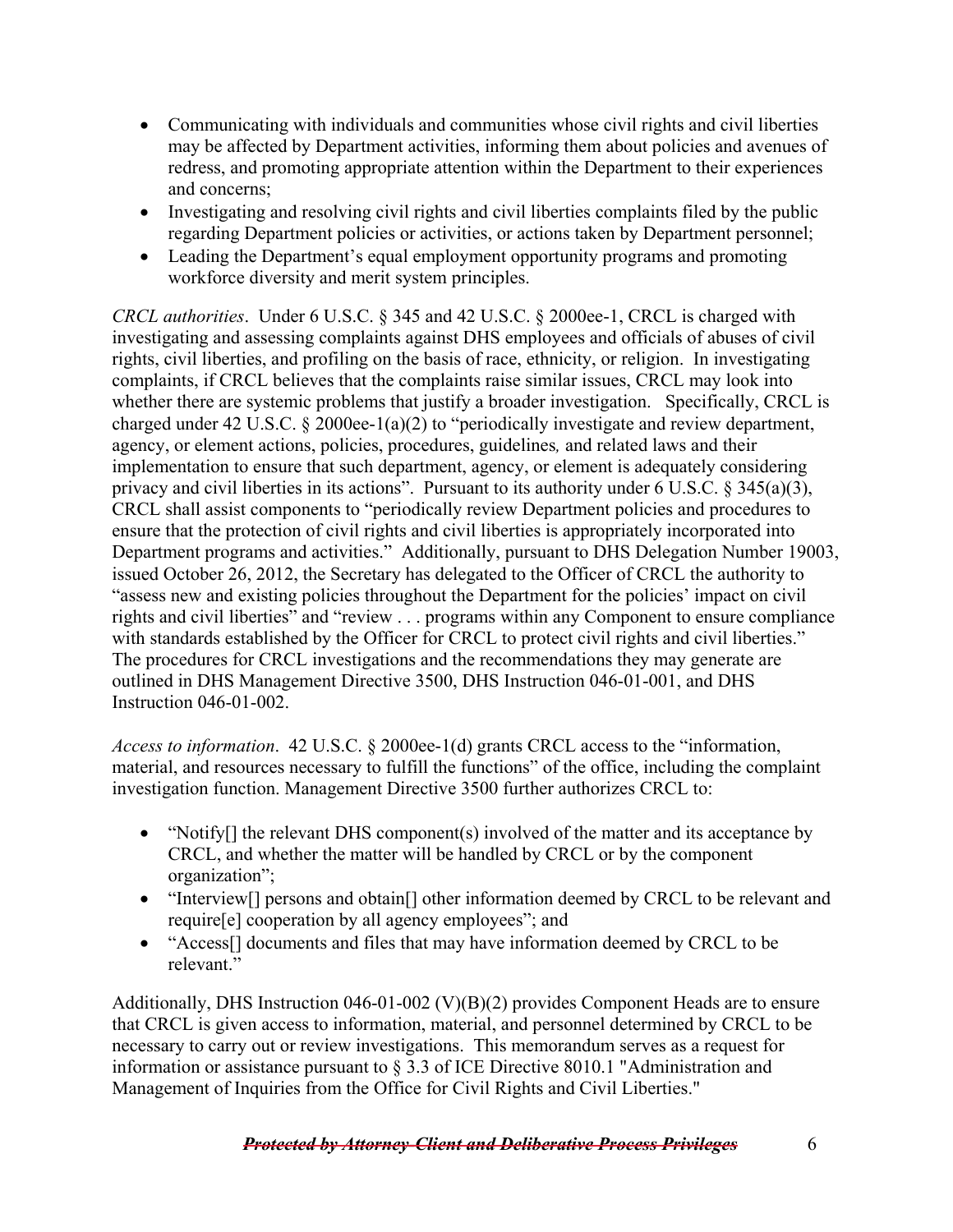*Reprisals forbidden*. In addition, 42 U.S.C. § 2000ee-1(e) forbids any Federal employee to subject a complainant or witness to any "action constituting a reprisal, or threat of reprisal, for making a complaint or for disclosing information to" CRCL in the course of this investigation. This memorandum and the accompanying request for documents and information are issued pursuant to these authorities.

*Privilege and required transparency*. Our communications with ICE personnel and documents generated during this review, particularly the final report, will be protected to the maximum extent possible by attorney-client and deliberative process privileges. Under 6 U.S.C. § 345(b), however, we submit an annual report to Congress—also posted on CRCL's Web site—that is required to detail "any allegations of [civil rights/civil liberties] abuses . . . and any actions taken by the Department in response to such allegations."

We look forward to working with your staff on this matter and will report back to you on our findings and any recommendations.

#### SCOPE OF REVIEW

The purpose of our review is to: determine if the allegations in the complaints can be verified or disproven; determine whether the facts we find suggest that the Constitution, a federal statute, or a Departmental policy has been violated; and to determine what steps, if any, should be taken by ICE to address the complaints, both individually (if the problem is ongoing) and as a matter of policy. This review will also examine the additional areas specified above for similar concerns related to protection of civil rights and civil liberties. It is our goal to produce a report that will assist you in making ICE the best agency possible.

QUESTION(S) PRESENTED  $(b)(5)$ 

# INITIATING THE INVESTIGATION

CRCL will be in contact with ICE staff about this complaint and CRCL's plans for reviewing the matter, which is assigned to Policy Advisor $(b)(6)$ . We look forward to working together to determine all the facts surrounding this matter and, if appropriate, the best way forward. If you have any questions, please do not hesitate to contact  $\overline{Ms(b)(6)}$  by phone at  $(b)(6)$  or by email at (b)(6)

Enclosure